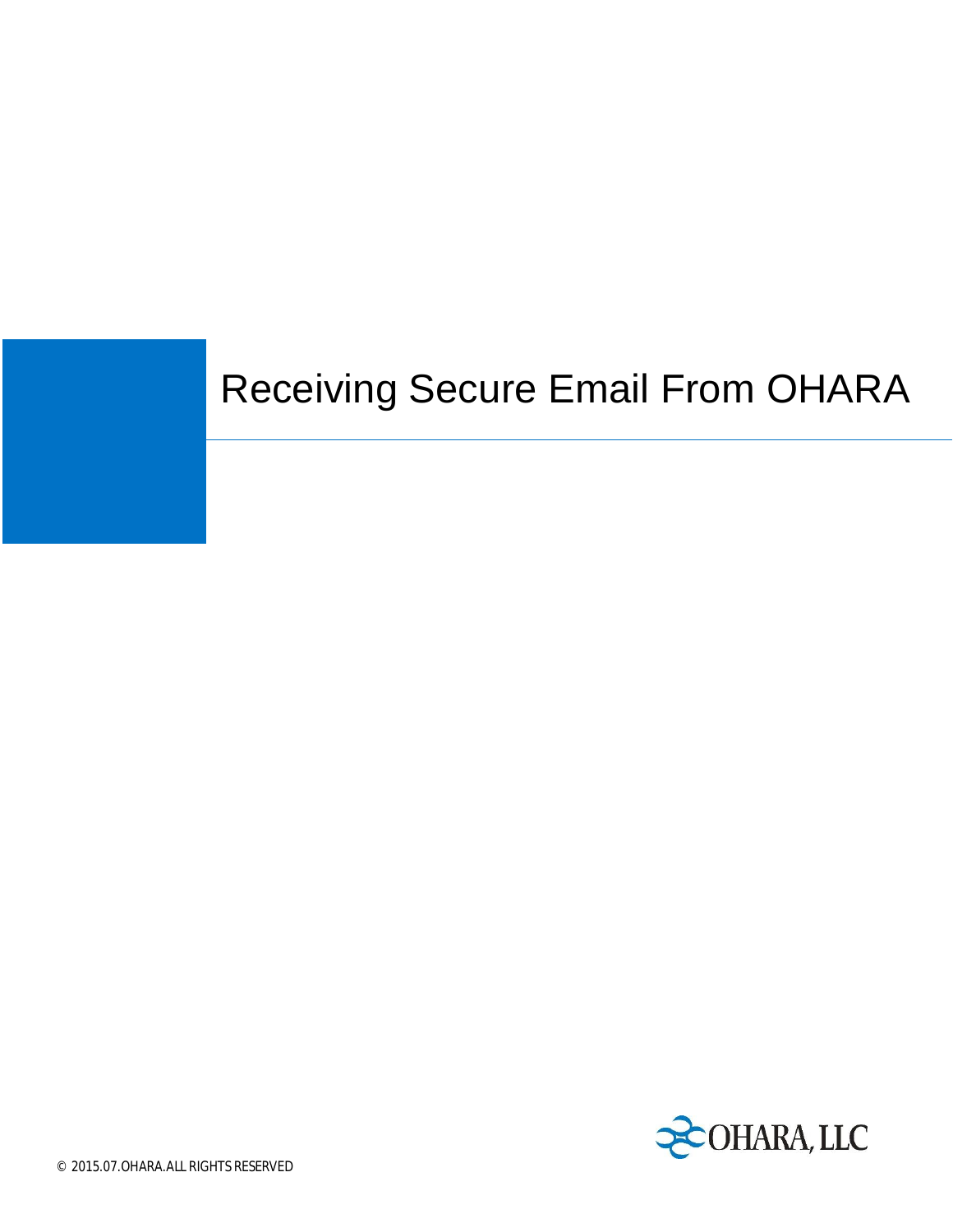## **Why Secure Email?**

Cyber-Security Breach insurance claims are becoming more and more prevalent and costly. The most frequently breached sector is Healthcare and the average payout per claim is \$1.3 Million with an average cost for legal defense of almost \$700,000. Because of these concerns as well as the need to routinely safeguard our information, we are implementing a change in the way we deliver sensitive, private email.

Email typically travels over the internet in order to be delivered and is inherently unsecure. Consequently, it can be read fairly easily by someone other than the intended party. When financial information, health care information, or other sensitive information travels by email, interception by an unauthorized person may compromise privacy, may violate the sending organization's internal security policies, and may violate state and federal privacy regulations.

## **What Emails will be Encrypted?**

We have chosen Cisco IronPort as our secure email solution. IronPort is the market share leader in their market with over 20,000 customers globally and 400 million users protected. Their customers include 8 of the 10 largest Service Providers and 7 of the 10 largest Banks. The IronPort software scans each email sent externally for HIPAA and PHI (Protected Health Information) data and then automatically encrypts emails deemed to be sensitive and confidential. Our email will be delivered in one of two ways described below.

Before sending an email, our server communicates with the receiving server and asks if TLS (Transport Layer Security) encryption is supported. **ONE**: If the receiving server supports TLS encryption, the email will be sent securely and appear as regular email in the receiver's inbox. **TWO**: If the receiving server does not support TLS encryption, the email is sent via Cisco Secure Envelope. Please note, encryption is forced for all emails with attachments.

**TLS** is a protocol that ensures privacy between communicating applications and their users on the Internet. When a server and client communicate, **TLS** ensures that no third party may eavesdrop or tamper with any message.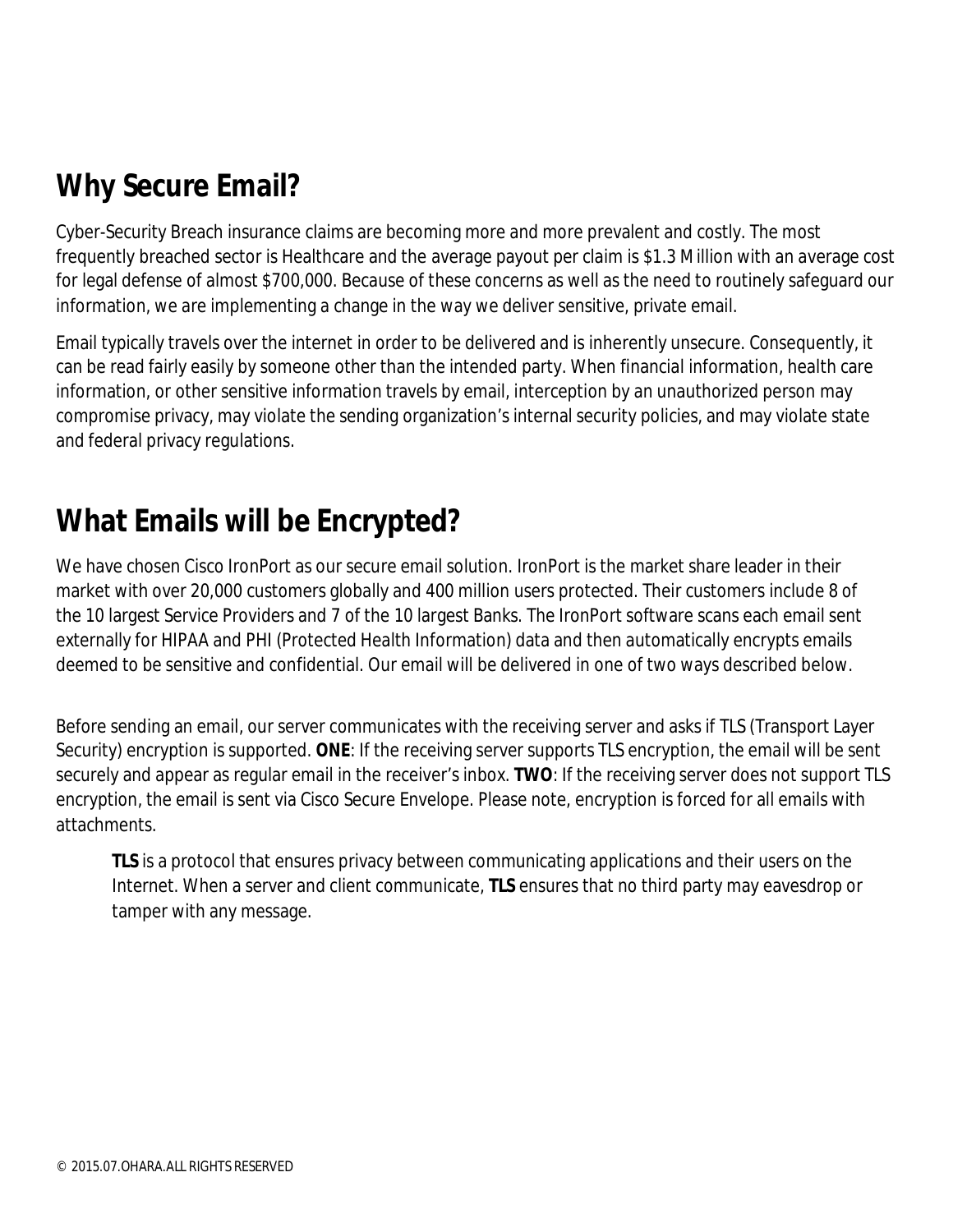## **Enrolling in Our Secure Email System**

If you server does not accept TLS encryption, you will need to register with our secure email system in order for encrypted email to be created and read by you. The enrollment process will take under a minute.

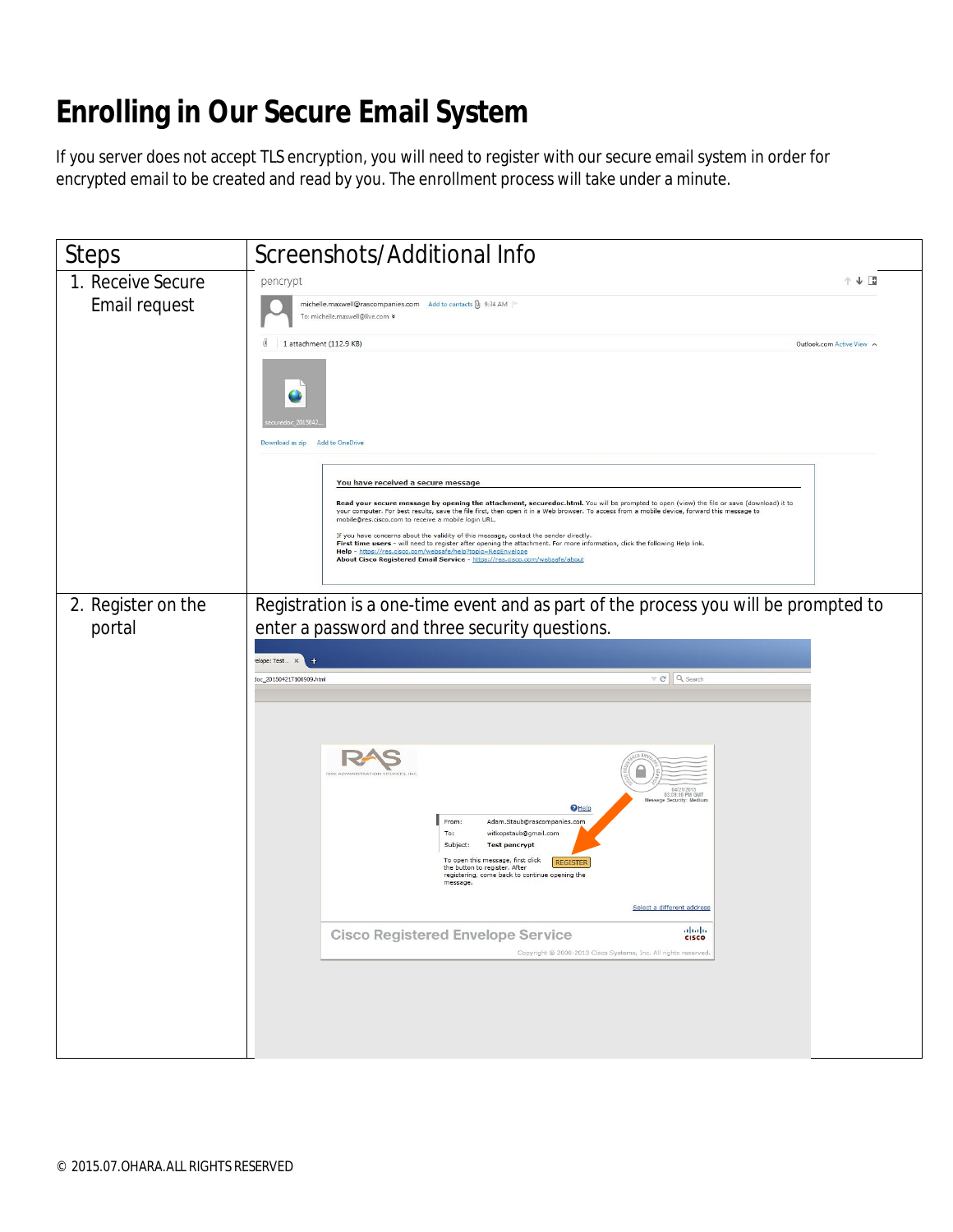|                       | To assure future messages from this service are not accidentally filtered out of your email, please add            |                                                                                  |                                                                                                            |
|-----------------------|--------------------------------------------------------------------------------------------------------------------|----------------------------------------------------------------------------------|------------------------------------------------------------------------------------------------------------|
|                       | "DoNotReply@res.cisco.com" to your Address Book or Safe Sender List.                                               |                                                                                  | $* = required field$                                                                                       |
|                       | <b>Enter Personal Information</b>                                                                                  |                                                                                  |                                                                                                            |
|                       | Email Address                                                                                                      | michelle.maxwell@live.com                                                        |                                                                                                            |
|                       | Language                                                                                                           | English (US) -                                                                   | The language setting will be stored for future<br>login and email notifications.                           |
|                       | First Name*                                                                                                        | Michelle                                                                         |                                                                                                            |
|                       | Last Name*                                                                                                         | Maxwell                                                                          |                                                                                                            |
|                       | Create a Password                                                                                                  |                                                                                  |                                                                                                            |
|                       | Password*                                                                                                          |                                                                                  | Enter a minimum of 6 characters or numbers.<br>Passwords are case-sensitive. Your password                 |
|                       | Confirm Password*                                                                                                  |                                                                                  | must contain both letters and numbers.                                                                     |
|                       | Personal Security Phrase*                                                                                          | pony                                                                             | Enter a short phrase that only you will know.<br>This phrase will appear on message envelopes              |
|                       |                                                                                                                    |                                                                                  | when you log in. When you see your phrase,<br>you know you are logging in to our secure site.<br>More info |
|                       |                                                                                                                    | $\blacktriangledown$<br>Enable my Personal Security Phrase.                      |                                                                                                            |
|                       | Time                                                                                                               |                                                                                  |                                                                                                            |
|                       | Time Format                                                                                                        | 12 Hour                                                                          | Select to view time in 12- or 24-hour format.                                                              |
|                       | Time Zone                                                                                                          | GMT -04:00:00 - America/Detroit                                                  | $\blacktriangledown$                                                                                       |
|                       |                                                                                                                    | Select time zone to view and enter date and<br>time in your preferred time zone, |                                                                                                            |
|                       | <b>Select 3 Security Questions</b><br>You will be asked these questions in the future if you forget your password. | Show                                                                             |                                                                                                            |
|                       | Question 1*                                                                                                        | Select a question or enter your own question                                     | $\blacktriangledown$                                                                                       |
|                       | Answer 1*                                                                                                          |                                                                                  |                                                                                                            |
|                       | Confirm Answer 1*                                                                                                  |                                                                                  |                                                                                                            |
|                       | Question 2*                                                                                                        | Select a question or enter your own question                                     | $\overline{\phantom{a}}$                                                                                   |
|                       | Answer 2*                                                                                                          |                                                                                  |                                                                                                            |
|                       | Confirm Answer 2*                                                                                                  |                                                                                  |                                                                                                            |
|                       | Question 3*                                                                                                        | $\blacktriangledown$<br>Select a question or enter your own question             |                                                                                                            |
|                       | Answer 3*                                                                                                          |                                                                                  |                                                                                                            |
|                       | Confirm Answer 3*                                                                                                  |                                                                                  |                                                                                                            |
|                       |                                                                                                                    | Register                                                                         |                                                                                                            |
| 3. You will receive a | ahaha                                                                                                              |                                                                                  |                                                                                                            |
| <b>Success Screen</b> | <b>CISCO</b>                                                                                                       |                                                                                  |                                                                                                            |
| when finished.        |                                                                                                                    |                                                                                  |                                                                                                            |
|                       |                                                                                                                    |                                                                                  | FINAL STEP: ACCOUNT ACTIVATION                                                                             |
|                       |                                                                                                                    |                                                                                  | Your Cisco Registered Envelope Service account was<br>successfully created.                                |
|                       |                                                                                                                    |                                                                                  | Instructions to activate your account have<br>been emailed to michelle.maxwell@live.com.                   |
|                       |                                                                                                                    |                                                                                  | Please check your inbox. If you do not see an account<br>activation email, check your junk email folder.   |
|                       |                                                                                                                    |                                                                                  |                                                                                                            |
|                       |                                                                                                                    |                                                                                  |                                                                                                            |